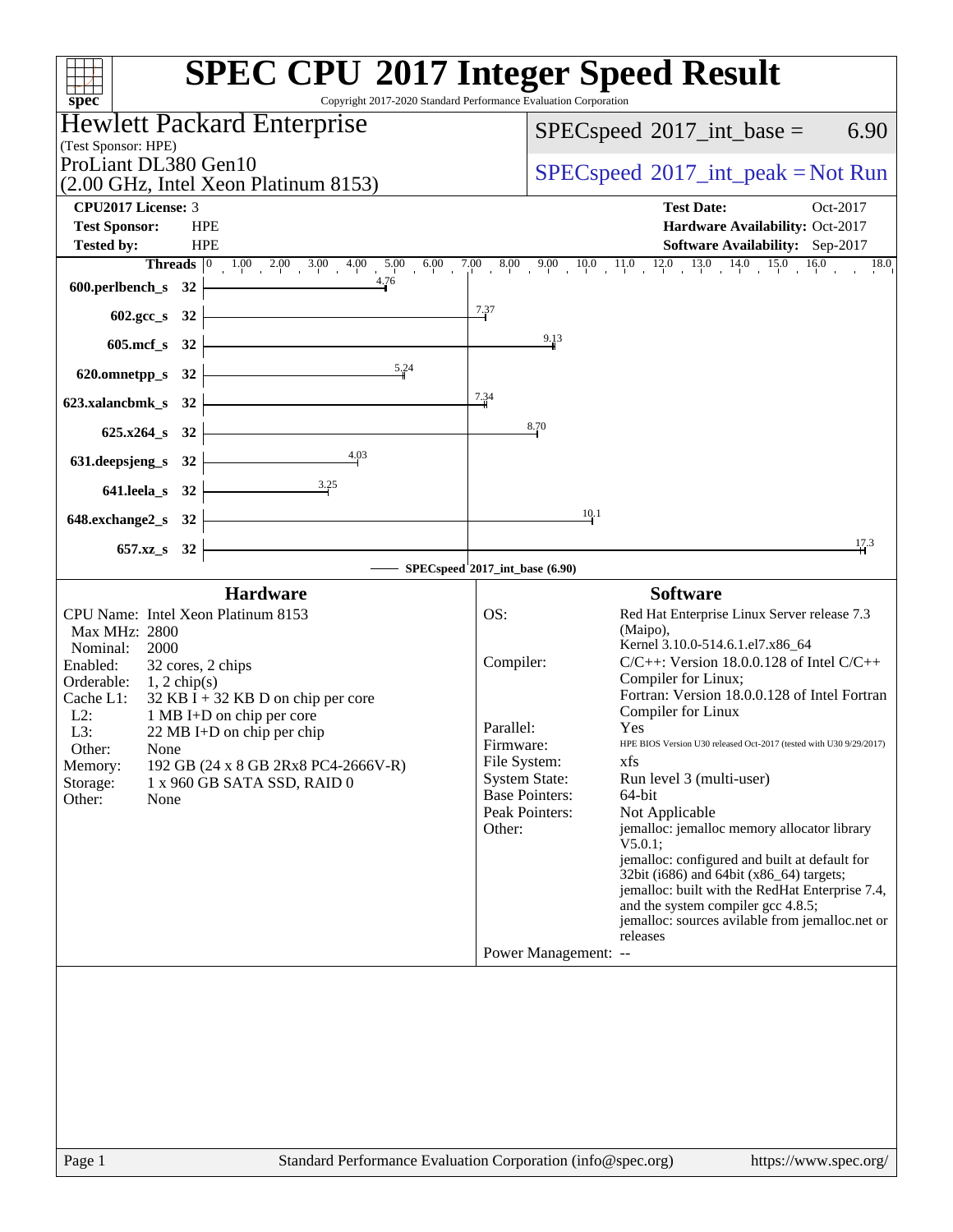

Copyright 2017-2020 Standard Performance Evaluation Corporation

### Hewlett Packard Enterprise

(Test Sponsor: HPE)

(2.00 GHz, Intel Xeon Platinum 8153)

 $SPECspeed^{\circ}2017\_int\_base =$  $SPECspeed^{\circ}2017\_int\_base =$  6.90

ProLiant DL380 Gen10  $SPECspeed^{\circ}2017\_int\_peak = Not Run$  $SPECspeed^{\circ}2017\_int\_peak = Not Run$ 

**[CPU2017 License:](http://www.spec.org/auto/cpu2017/Docs/result-fields.html#CPU2017License)** 3 **[Test Date:](http://www.spec.org/auto/cpu2017/Docs/result-fields.html#TestDate)** Oct-2017 **[Test Sponsor:](http://www.spec.org/auto/cpu2017/Docs/result-fields.html#TestSponsor)** HPE **[Hardware Availability:](http://www.spec.org/auto/cpu2017/Docs/result-fields.html#HardwareAvailability)** Oct-2017 **[Tested by:](http://www.spec.org/auto/cpu2017/Docs/result-fields.html#Testedby)** HPE **[Software Availability:](http://www.spec.org/auto/cpu2017/Docs/result-fields.html#SoftwareAvailability)** Sep-2017

#### **[Results Table](http://www.spec.org/auto/cpu2017/Docs/result-fields.html#ResultsTable)**

|                             | <b>Base</b>    |                |       |                | <b>Peak</b> |                |       |                |                |              |                |              |                |              |
|-----------------------------|----------------|----------------|-------|----------------|-------------|----------------|-------|----------------|----------------|--------------|----------------|--------------|----------------|--------------|
| <b>Benchmark</b>            | <b>Threads</b> | <b>Seconds</b> | Ratio | <b>Seconds</b> | Ratio       | <b>Seconds</b> | Ratio | <b>Threads</b> | <b>Seconds</b> | <b>Ratio</b> | <b>Seconds</b> | <b>Ratio</b> | <b>Seconds</b> | <b>Ratio</b> |
| 600.perlbench_s             | 32             | 373            | 4.76  | 374            | 4.74        | 371            | 4.78  |                |                |              |                |              |                |              |
| $602.\text{gcc}\_\text{s}$  | 32             | 540            | 7.38  | 542            | 7.35        | 540            | 7.37  |                |                |              |                |              |                |              |
| $605$ .mcf s                | 32             | 515            | 9.17  | 517            | 9.13        | 518            | 9.11  |                |                |              |                |              |                |              |
| 620.omnetpp_s               | 32             | 311            | 5.24  | 313            | 5.21        | 311            | 5.25  |                |                |              |                |              |                |              |
| 623.xalancbmk s             | 32             | 194            | 7.32  | 193            | 7.34        | 192            | 7.39  |                |                |              |                |              |                |              |
| $625.x264$ s                | 32             | 203            | 8.70  | 202            | 8.72        | 203            | 8.70  |                |                |              |                |              |                |              |
| 631.deepsjeng_s             | 32             | 356            | 4.02  | 355            | 4.03        | 355            | 4.03  |                |                |              |                |              |                |              |
| 641.leela_s                 | 32             | 525            | 3.25  | 525            | 3.25        | 524            | 3.26  |                |                |              |                |              |                |              |
| 648.exchange2_s             | 32             | 290            | 10.1  | 289            | 10.2        | 290            | 10.1  |                |                |              |                |              |                |              |
| $657.xz$ s                  | 32             | 358            | 17.3  | 358            | 17.3        | 360            | 17.2  |                |                |              |                |              |                |              |
| $SPECspeed*2017$ int base = |                |                | 6.90  |                |             |                |       |                |                |              |                |              |                |              |

**[SPECspeed](http://www.spec.org/auto/cpu2017/Docs/result-fields.html#SPECspeed2017intpeak)[2017\\_int\\_peak =](http://www.spec.org/auto/cpu2017/Docs/result-fields.html#SPECspeed2017intpeak) Not Run**

Results appear in the [order in which they were run.](http://www.spec.org/auto/cpu2017/Docs/result-fields.html#RunOrder) Bold underlined text [indicates a median measurement.](http://www.spec.org/auto/cpu2017/Docs/result-fields.html#Median)

#### **[Operating System Notes](http://www.spec.org/auto/cpu2017/Docs/result-fields.html#OperatingSystemNotes)**

 Stack size set to unlimited using "ulimit -s unlimited" Transparent Huge Pages enabled by default Filesystem page cache cleared with: shell invocation of 'sync; echo 3 > /proc/sys/vm/drop\_caches' prior to run irqbalance disabled with "systemctl stop irqbalance"

tuned profile set wtih "tuned-adm profile throughput-performance"

#### **[General Notes](http://www.spec.org/auto/cpu2017/Docs/result-fields.html#GeneralNotes)**

Environment variables set by runcpu before the start of the run: KMP\_AFFINITY = "granularity=fine,compact" LD\_LIBRARY\_PATH = "/spec2017/lib/ia32:/spec2017/lib/intel64" LD\_LIBRARY\_PATH = "\$LD\_LIBRARY\_PATH:/spec2017/je5.0.1-32:/spec2017/je5.0.1-64" OMP\_STACKSIZE = "192M"

 Binaries compiled on a system with 1x Intel Core i7-4790K CPU + 32GB RAM memory using Redhat Enterprise Linux 7.4

#### **[Platform Notes](http://www.spec.org/auto/cpu2017/Docs/result-fields.html#PlatformNotes)**

 BIOS Configuration: Intel Hyperthreading set to Disabled Thermal Configuration set to Maximum Cooling Memory Patrol Scrubbing set to Disabled LLC Prefetcher set to Enabled LLC Dead Line Allocation set to Disabled Workload Pofile set to General Peak Frequency Compute

**(Continued on next page)**

| Page 2<br>Standard Performance Evaluation Corporation (info@spec.org) | https://www.spec.org/ |
|-----------------------------------------------------------------------|-----------------------|
|-----------------------------------------------------------------------|-----------------------|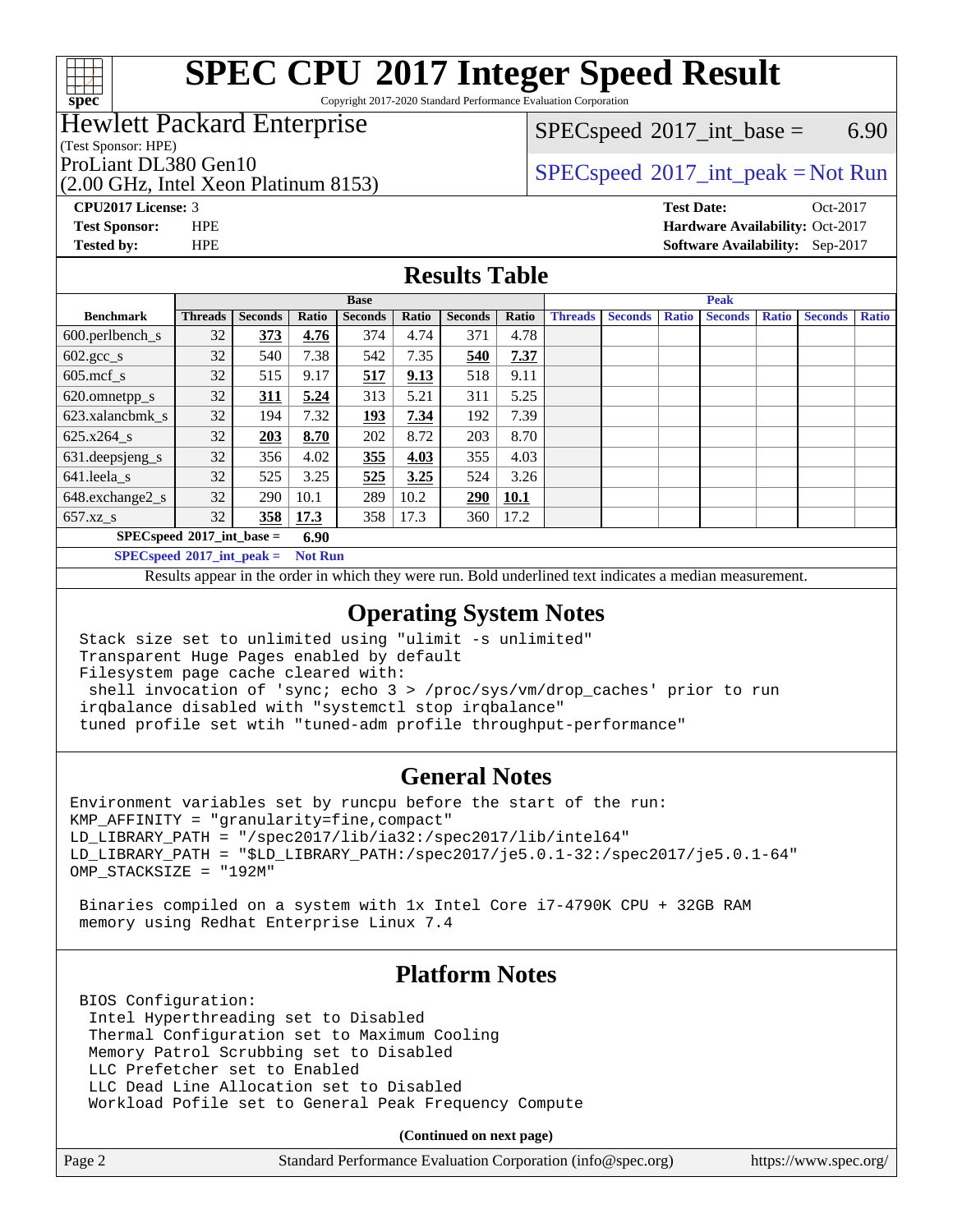#### $+\hskip -1.5pt +\hskip -1.5pt +$ **[spec](http://www.spec.org/)**

# **[SPEC CPU](http://www.spec.org/auto/cpu2017/Docs/result-fields.html#SPECCPU2017IntegerSpeedResult)[2017 Integer Speed Result](http://www.spec.org/auto/cpu2017/Docs/result-fields.html#SPECCPU2017IntegerSpeedResult)**

Copyright 2017-2020 Standard Performance Evaluation Corporation

### Hewlett Packard Enterprise

(2.00 GHz, Intel Xeon Platinum 8153)

 $SPECspeed^{\circ}2017\_int\_base =$  $SPECspeed^{\circ}2017\_int\_base =$  6.90

(Test Sponsor: HPE)

ProLiant DL380 Gen10<br>  $SPECspeed^{\circ}2017\_int\_peak = Not Run$  $SPECspeed^{\circ}2017\_int\_peak = Not Run$ 

**[CPU2017 License:](http://www.spec.org/auto/cpu2017/Docs/result-fields.html#CPU2017License)** 3 **[Test Date:](http://www.spec.org/auto/cpu2017/Docs/result-fields.html#TestDate)** Oct-2017 **[Test Sponsor:](http://www.spec.org/auto/cpu2017/Docs/result-fields.html#TestSponsor)** HPE **[Hardware Availability:](http://www.spec.org/auto/cpu2017/Docs/result-fields.html#HardwareAvailability)** Oct-2017 **[Tested by:](http://www.spec.org/auto/cpu2017/Docs/result-fields.html#Testedby)** HPE **[Software Availability:](http://www.spec.org/auto/cpu2017/Docs/result-fields.html#SoftwareAvailability)** Sep-2017

#### **[Platform Notes \(Continued\)](http://www.spec.org/auto/cpu2017/Docs/result-fields.html#PlatformNotes)**

Page 3 Standard Performance Evaluation Corporation [\(info@spec.org\)](mailto:info@spec.org) <https://www.spec.org/> Energy/Performance Bias set to Maximum Performance Uncore Frequency Scaling set to Auto Workload Pofile set to General Peak Frequency Compute NUMA Group Size Optimization set to Flat Sysinfo program /spec2017/bin/sysinfo Rev: r5797 of 2017-06-14 96c45e4568ad54c135fd618bcc091c0f running on s1-DL380-RHEL73U Fri Oct 13 16:48:03 2017 SUT (System Under Test) info as seen by some common utilities. For more information on this section, see <https://www.spec.org/cpu2017/Docs/config.html#sysinfo> From /proc/cpuinfo model name : Intel(R) Xeon(R) Platinum 8153 CPU @ 2.00GHz 2 "physical id"s (chips) 32 "processors" cores, siblings (Caution: counting these is hw and system dependent. The following excerpts from /proc/cpuinfo might not be reliable. Use with caution.) cpu cores : 16 siblings : 16 physical 0: cores 0 1 2 3 4 5 6 7 8 9 10 11 12 13 14 15 physical 1: cores 0 1 2 3 4 5 6 7 8 9 10 11 12 13 14 15 From lscpu: Architecture: x86\_64 CPU op-mode(s): 32-bit, 64-bit Byte Order: Little Endian  $CPU(s):$  32 On-line CPU(s) list: 0-31 Thread(s) per core: 1 Core(s) per socket: 16 Socket(s): 2 NUMA node(s): 2 Vendor ID: GenuineIntel CPU family: 6 Model: 85 Model name: Intel(R) Xeon(R) Platinum 8153 CPU @ 2.00GHz Stepping: 4 CPU MHz: 2000.000 BogoMIPS: 4005.23 Virtualization: VT-x L1d cache: 32K L1i cache: 32K L2 cache: 1024K L3 cache: 22528K NUMA node0 CPU(s): 0-15 **(Continued on next page)**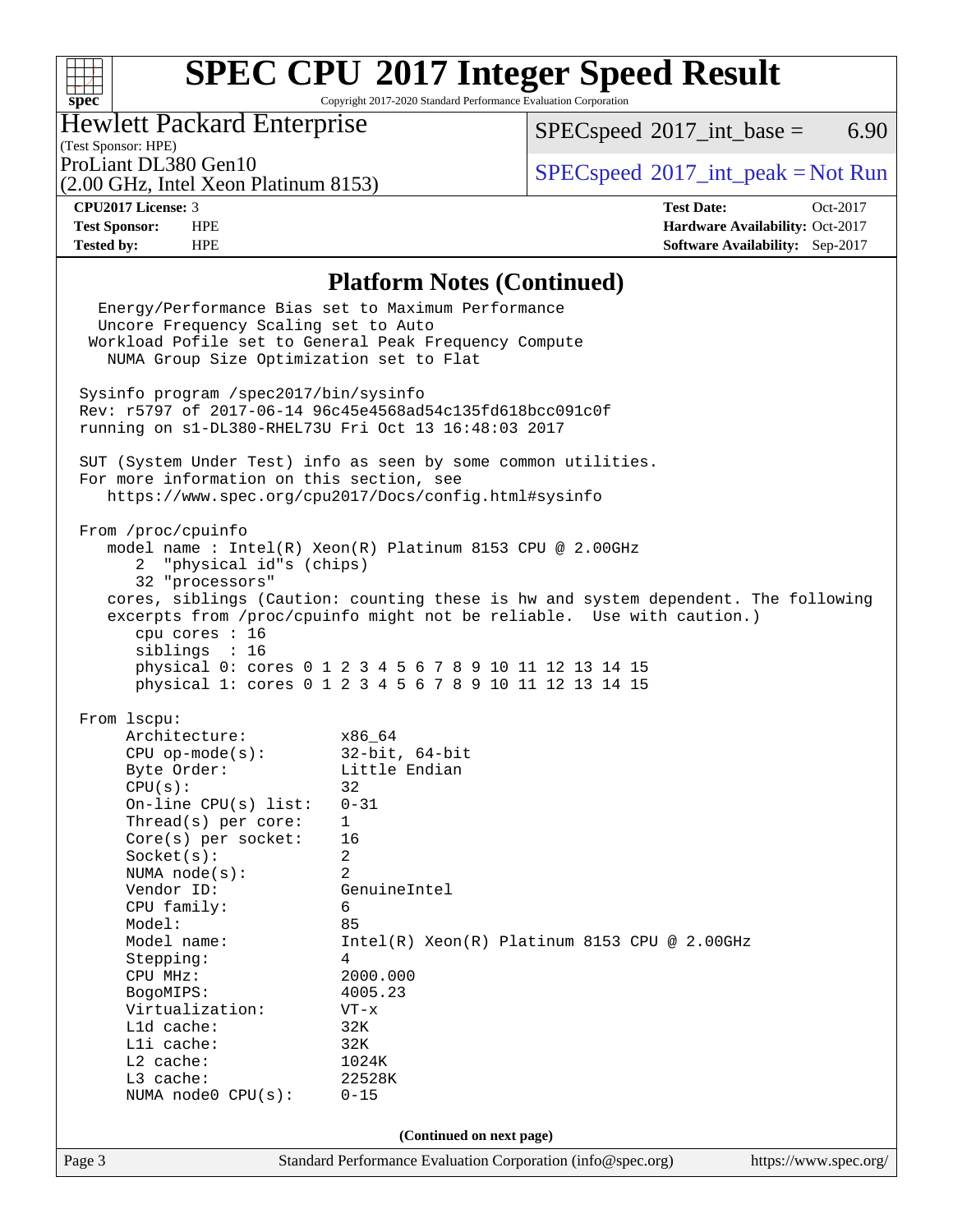Copyright 2017-2020 Standard Performance Evaluation Corporation

Hewlett Packard Enterprise

(2.00 GHz, Intel Xeon Platinum 8153)

 $SPECspeed^{\circ}2017\_int\_base =$  $SPECspeed^{\circ}2017\_int\_base =$  6.90

(Test Sponsor: HPE)

ProLiant DL380 Gen10<br>  $SPECspeed^{\circ}2017\_int\_peak = Not Run$  $SPECspeed^{\circ}2017\_int\_peak = Not Run$ 

**[spec](http://www.spec.org/)**

 $+\!\!+\!\!$ 

**[CPU2017 License:](http://www.spec.org/auto/cpu2017/Docs/result-fields.html#CPU2017License)** 3 **[Test Date:](http://www.spec.org/auto/cpu2017/Docs/result-fields.html#TestDate)** Oct-2017 **[Test Sponsor:](http://www.spec.org/auto/cpu2017/Docs/result-fields.html#TestSponsor)** HPE **[Hardware Availability:](http://www.spec.org/auto/cpu2017/Docs/result-fields.html#HardwareAvailability)** Oct-2017 **[Tested by:](http://www.spec.org/auto/cpu2017/Docs/result-fields.html#Testedby)** HPE **[Software Availability:](http://www.spec.org/auto/cpu2017/Docs/result-fields.html#SoftwareAvailability)** Sep-2017

#### **[Platform Notes \(Continued\)](http://www.spec.org/auto/cpu2017/Docs/result-fields.html#PlatformNotes)**

 NUMA node1 CPU(s): 16-31 /proc/cpuinfo cache data cache size : 22528 KB From numactl --hardware WARNING: a numactl 'node' might or might not correspond to a physical chip. available: 2 nodes (0-1) node 0 cpus: 0 1 2 3 4 5 6 7 8 9 10 11 12 13 14 15 node 0 size: 97964 MB node 0 free: 94133 MB node 1 cpus: 16 17 18 19 20 21 22 23 24 25 26 27 28 29 30 31 node 1 size: 98303 MB node 1 free: 95820 MB node distances: node 0 1 0: 10 21 1: 21 10 From /proc/meminfo MemTotal: 197572716 kB HugePages\_Total: 0 Hugepagesize: 2048 kB From /etc/\*release\* /etc/\*version\* os-release: NAME="Red Hat Enterprise Linux Server" VERSION="7.3 (Maipo)" ID="rhel" ID\_LIKE="fedora" VERSION\_ID="7.3" PRETTY\_NAME="Red Hat Enterprise Linux Server 7.3 (Maipo)" ANSI\_COLOR="0;31" CPE\_NAME="cpe:/o:redhat:enterprise\_linux:7.3:GA:server" redhat-release: Red Hat Enterprise Linux Server release 7.3 (Maipo) system-release: Red Hat Enterprise Linux Server release 7.3 (Maipo) system-release-cpe: cpe:/o:redhat:enterprise\_linux:7.3:ga:server uname -a: Linux s1-DL380-RHEL73U 3.10.0-514.6.1.el7.x86\_64 #1 SMP Sat Dec 10 11:15:38 EST 2016 x86\_64 x86\_64 x86\_64 GNU/Linux run-level 3 Oct 13 09:59 SPEC is set to: /spec2017 Filesystem Type Size Used Avail Use% Mounted on /dev/sdb4 xfs 889G 28G 862G 4% / **(Continued on next page)**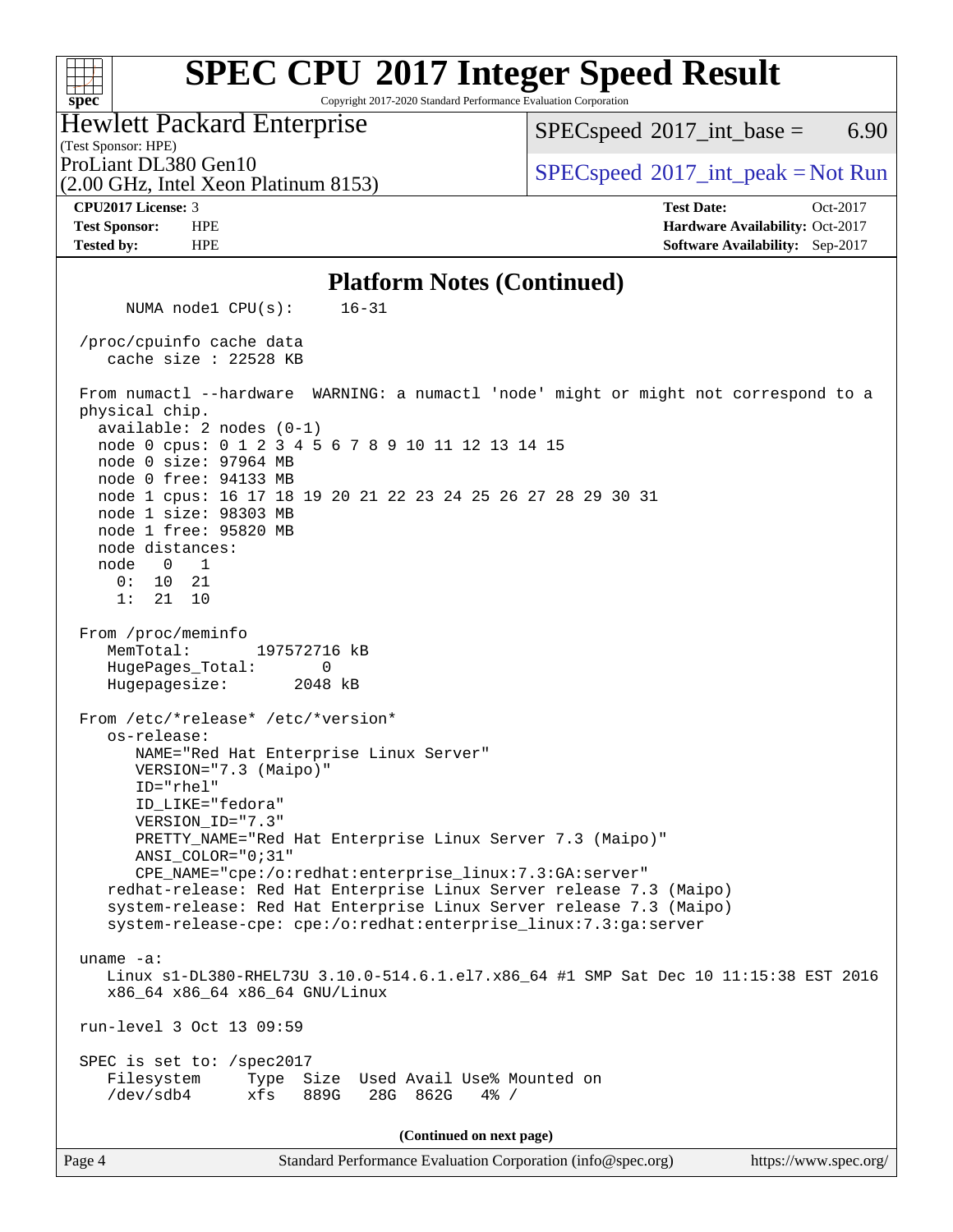Copyright 2017-2020 Standard Performance Evaluation Corporation

### Hewlett Packard Enterprise

(2.00 GHz, Intel Xeon Platinum 8153)

 $SPECspeed^{\circ}2017\_int\_base =$  $SPECspeed^{\circ}2017\_int\_base =$  6.90

(Test Sponsor: HPE)

ProLiant DL380 Gen10<br>  $SPEC speed^{\circ}2017\_int\_peak = Not Run$ 

**[spec](http://www.spec.org/)**

 $\pm\pm\prime$ 

**[CPU2017 License:](http://www.spec.org/auto/cpu2017/Docs/result-fields.html#CPU2017License)** 3 **[Test Date:](http://www.spec.org/auto/cpu2017/Docs/result-fields.html#TestDate)** Oct-2017 **[Test Sponsor:](http://www.spec.org/auto/cpu2017/Docs/result-fields.html#TestSponsor)** HPE **[Hardware Availability:](http://www.spec.org/auto/cpu2017/Docs/result-fields.html#HardwareAvailability)** Oct-2017 **[Tested by:](http://www.spec.org/auto/cpu2017/Docs/result-fields.html#Testedby)** HPE **[Software Availability:](http://www.spec.org/auto/cpu2017/Docs/result-fields.html#SoftwareAvailability)** Sep-2017

#### **[Platform Notes \(Continued\)](http://www.spec.org/auto/cpu2017/Docs/result-fields.html#PlatformNotes)**

 Additional information from dmidecode follows. WARNING: Use caution when you interpret this section. The 'dmidecode' program reads system data which is "intended to allow hardware to be accurately determined", but the intent may not be met, as there are frequent changes to hardware, firmware, and the "DMTF SMBIOS" standard. BIOS HPE U30 09/29/2017

Memory:

24x UNKNOWN NOT AVAILABLE 8 GB 2 rank 2666

(End of data from sysinfo program)

#### **[Compiler Version Notes](http://www.spec.org/auto/cpu2017/Docs/result-fields.html#CompilerVersionNotes)**

| $600.$ perlbench $s(base)$ $602.$ qcc $s(base)$ $605.$ mcf $s(base)$<br>C<br>$625.x264_s(base) 657.xz_s(base)$ |
|----------------------------------------------------------------------------------------------------------------|
| icc (ICC) 18.0.0 20170811                                                                                      |
| Copyright (C) 1985-2017 Intel Corporation. All rights reserved.                                                |
|                                                                                                                |
| $620$ .omnetpp $s(base)$ 623.xalancbmk $s(base)$ 631.deepsjeng $s(base)$<br>$C++$                              |
| 641.leela s(base)                                                                                              |
| icpc (ICC) 18.0.0 20170811                                                                                     |
| Copyright (C) 1985-2017 Intel Corporation. All rights reserved.                                                |
|                                                                                                                |
|                                                                                                                |
|                                                                                                                |
| Fortran   $648$ . exchange2 $s(base)$                                                                          |
| ifort (IFORT) 18.0.0 20170811                                                                                  |
| Copyright (C) 1985-2017 Intel Corporation. All rights reserved.                                                |
|                                                                                                                |
|                                                                                                                |

### **[Base Compiler Invocation](http://www.spec.org/auto/cpu2017/Docs/result-fields.html#BaseCompilerInvocation)**

[C benchmarks](http://www.spec.org/auto/cpu2017/Docs/result-fields.html#Cbenchmarks): [icc](http://www.spec.org/cpu2017/results/res2017q4/cpu2017-20171017-00170.flags.html#user_CCbase_intel_icc_18.0_66fc1ee009f7361af1fbd72ca7dcefbb700085f36577c54f309893dd4ec40d12360134090235512931783d35fd58c0460139e722d5067c5574d8eaf2b3e37e92)

[C++ benchmarks:](http://www.spec.org/auto/cpu2017/Docs/result-fields.html#CXXbenchmarks) [icpc](http://www.spec.org/cpu2017/results/res2017q4/cpu2017-20171017-00170.flags.html#user_CXXbase_intel_icpc_18.0_c510b6838c7f56d33e37e94d029a35b4a7bccf4766a728ee175e80a419847e808290a9b78be685c44ab727ea267ec2f070ec5dc83b407c0218cded6866a35d07)

**(Continued on next page)**

Page 5 Standard Performance Evaluation Corporation [\(info@spec.org\)](mailto:info@spec.org) <https://www.spec.org/>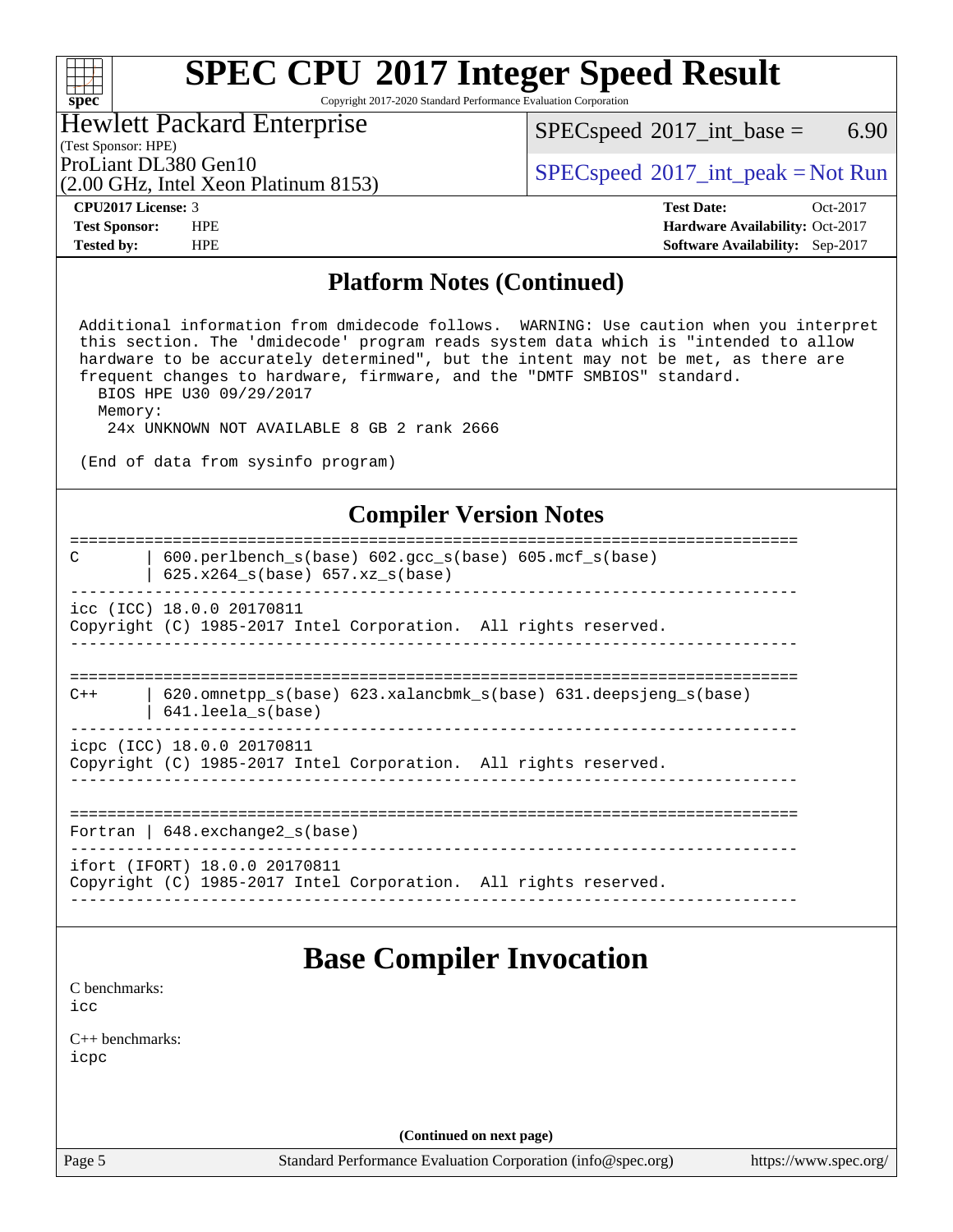

Copyright 2017-2020 Standard Performance Evaluation Corporation

### Hewlett Packard Enterprise

(Test Sponsor: HPE)

 $SPEC speed^{\circ}2017\_int\_base =$  6.90

(2.00 GHz, Intel Xeon Platinum 8153)

ProLiant DL380 Gen10<br>  $SPECspeed^{\circ}2017\_int\_peak = Not Run$  $SPECspeed^{\circ}2017\_int\_peak = Not Run$ 

**[CPU2017 License:](http://www.spec.org/auto/cpu2017/Docs/result-fields.html#CPU2017License)** 3 **[Test Date:](http://www.spec.org/auto/cpu2017/Docs/result-fields.html#TestDate)** Oct-2017 **[Test Sponsor:](http://www.spec.org/auto/cpu2017/Docs/result-fields.html#TestSponsor)** HPE **[Hardware Availability:](http://www.spec.org/auto/cpu2017/Docs/result-fields.html#HardwareAvailability)** Oct-2017 **[Tested by:](http://www.spec.org/auto/cpu2017/Docs/result-fields.html#Testedby)** HPE **[Software Availability:](http://www.spec.org/auto/cpu2017/Docs/result-fields.html#SoftwareAvailability)** Sep-2017

## **[Base Compiler Invocation \(Continued\)](http://www.spec.org/auto/cpu2017/Docs/result-fields.html#BaseCompilerInvocation)**

[Fortran benchmarks](http://www.spec.org/auto/cpu2017/Docs/result-fields.html#Fortranbenchmarks):

[ifort](http://www.spec.org/cpu2017/results/res2017q4/cpu2017-20171017-00170.flags.html#user_FCbase_intel_ifort_18.0_8111460550e3ca792625aed983ce982f94888b8b503583aa7ba2b8303487b4d8a21a13e7191a45c5fd58ff318f48f9492884d4413fa793fd88dd292cad7027ca)

### **[Base Portability Flags](http://www.spec.org/auto/cpu2017/Docs/result-fields.html#BasePortabilityFlags)**

 600.perlbench\_s: [-DSPEC\\_LP64](http://www.spec.org/cpu2017/results/res2017q4/cpu2017-20171017-00170.flags.html#b600.perlbench_s_basePORTABILITY_DSPEC_LP64) [-DSPEC\\_LINUX\\_X64](http://www.spec.org/cpu2017/results/res2017q4/cpu2017-20171017-00170.flags.html#b600.perlbench_s_baseCPORTABILITY_DSPEC_LINUX_X64) 602.gcc\_s: [-DSPEC\\_LP64](http://www.spec.org/cpu2017/results/res2017q4/cpu2017-20171017-00170.flags.html#suite_basePORTABILITY602_gcc_s_DSPEC_LP64) 605.mcf\_s: [-DSPEC\\_LP64](http://www.spec.org/cpu2017/results/res2017q4/cpu2017-20171017-00170.flags.html#suite_basePORTABILITY605_mcf_s_DSPEC_LP64) 620.omnetpp\_s: [-DSPEC\\_LP64](http://www.spec.org/cpu2017/results/res2017q4/cpu2017-20171017-00170.flags.html#suite_basePORTABILITY620_omnetpp_s_DSPEC_LP64) 623.xalancbmk\_s: [-DSPEC\\_LP64](http://www.spec.org/cpu2017/results/res2017q4/cpu2017-20171017-00170.flags.html#suite_basePORTABILITY623_xalancbmk_s_DSPEC_LP64) [-DSPEC\\_LINUX](http://www.spec.org/cpu2017/results/res2017q4/cpu2017-20171017-00170.flags.html#b623.xalancbmk_s_baseCXXPORTABILITY_DSPEC_LINUX) 625.x264\_s: [-DSPEC\\_LP64](http://www.spec.org/cpu2017/results/res2017q4/cpu2017-20171017-00170.flags.html#suite_basePORTABILITY625_x264_s_DSPEC_LP64) 631.deepsjeng\_s: [-DSPEC\\_LP64](http://www.spec.org/cpu2017/results/res2017q4/cpu2017-20171017-00170.flags.html#suite_basePORTABILITY631_deepsjeng_s_DSPEC_LP64) 641.leela\_s: [-DSPEC\\_LP64](http://www.spec.org/cpu2017/results/res2017q4/cpu2017-20171017-00170.flags.html#suite_basePORTABILITY641_leela_s_DSPEC_LP64) 648.exchange2\_s: [-DSPEC\\_LP64](http://www.spec.org/cpu2017/results/res2017q4/cpu2017-20171017-00170.flags.html#suite_basePORTABILITY648_exchange2_s_DSPEC_LP64) 657.xz\_s: [-DSPEC\\_LP64](http://www.spec.org/cpu2017/results/res2017q4/cpu2017-20171017-00170.flags.html#suite_basePORTABILITY657_xz_s_DSPEC_LP64)

## **[Base Optimization Flags](http://www.spec.org/auto/cpu2017/Docs/result-fields.html#BaseOptimizationFlags)**

#### [C benchmarks](http://www.spec.org/auto/cpu2017/Docs/result-fields.html#Cbenchmarks):

[-Wl,-z,muldefs](http://www.spec.org/cpu2017/results/res2017q4/cpu2017-20171017-00170.flags.html#user_CCbase_link_force_multiple1_b4cbdb97b34bdee9ceefcfe54f4c8ea74255f0b02a4b23e853cdb0e18eb4525ac79b5a88067c842dd0ee6996c24547a27a4b99331201badda8798ef8a743f577) [-xCORE-AVX2](http://www.spec.org/cpu2017/results/res2017q4/cpu2017-20171017-00170.flags.html#user_CCbase_f-xCORE-AVX2) [-ipo](http://www.spec.org/cpu2017/results/res2017q4/cpu2017-20171017-00170.flags.html#user_CCbase_f-ipo) [-O3](http://www.spec.org/cpu2017/results/res2017q4/cpu2017-20171017-00170.flags.html#user_CCbase_f-O3) [-no-prec-div](http://www.spec.org/cpu2017/results/res2017q4/cpu2017-20171017-00170.flags.html#user_CCbase_f-no-prec-div) [-qopt-mem-layout-trans=3](http://www.spec.org/cpu2017/results/res2017q4/cpu2017-20171017-00170.flags.html#user_CCbase_f-qopt-mem-layout-trans_de80db37974c74b1f0e20d883f0b675c88c3b01e9d123adea9b28688d64333345fb62bc4a798493513fdb68f60282f9a726aa07f478b2f7113531aecce732043) [-qopenmp](http://www.spec.org/cpu2017/results/res2017q4/cpu2017-20171017-00170.flags.html#user_CCbase_qopenmp_16be0c44f24f464004c6784a7acb94aca937f053568ce72f94b139a11c7c168634a55f6653758ddd83bcf7b8463e8028bb0b48b77bcddc6b78d5d95bb1df2967) [-DSPEC\\_OPENMP](http://www.spec.org/cpu2017/results/res2017q4/cpu2017-20171017-00170.flags.html#suite_CCbase_DSPEC_OPENMP) [-L/usr/local/je5.0.1-64/lib](http://www.spec.org/cpu2017/results/res2017q4/cpu2017-20171017-00170.flags.html#user_CCbase_jemalloc_link_path64_4b10a636b7bce113509b17f3bd0d6226c5fb2346b9178c2d0232c14f04ab830f976640479e5c33dc2bcbbdad86ecfb6634cbbd4418746f06f368b512fced5394) [-ljemalloc](http://www.spec.org/cpu2017/results/res2017q4/cpu2017-20171017-00170.flags.html#user_CCbase_jemalloc_link_lib_d1249b907c500fa1c0672f44f562e3d0f79738ae9e3c4a9c376d49f265a04b9c99b167ecedbf6711b3085be911c67ff61f150a17b3472be731631ba4d0471706)

#### [C++ benchmarks:](http://www.spec.org/auto/cpu2017/Docs/result-fields.html#CXXbenchmarks)

[-Wl,-z,muldefs](http://www.spec.org/cpu2017/results/res2017q4/cpu2017-20171017-00170.flags.html#user_CXXbase_link_force_multiple1_b4cbdb97b34bdee9ceefcfe54f4c8ea74255f0b02a4b23e853cdb0e18eb4525ac79b5a88067c842dd0ee6996c24547a27a4b99331201badda8798ef8a743f577) [-xCORE-AVX2](http://www.spec.org/cpu2017/results/res2017q4/cpu2017-20171017-00170.flags.html#user_CXXbase_f-xCORE-AVX2) [-ipo](http://www.spec.org/cpu2017/results/res2017q4/cpu2017-20171017-00170.flags.html#user_CXXbase_f-ipo) [-O3](http://www.spec.org/cpu2017/results/res2017q4/cpu2017-20171017-00170.flags.html#user_CXXbase_f-O3) [-no-prec-div](http://www.spec.org/cpu2017/results/res2017q4/cpu2017-20171017-00170.flags.html#user_CXXbase_f-no-prec-div) [-qopt-mem-layout-trans=3](http://www.spec.org/cpu2017/results/res2017q4/cpu2017-20171017-00170.flags.html#user_CXXbase_f-qopt-mem-layout-trans_de80db37974c74b1f0e20d883f0b675c88c3b01e9d123adea9b28688d64333345fb62bc4a798493513fdb68f60282f9a726aa07f478b2f7113531aecce732043) [-L/usr/local/je5.0.1-64/lib](http://www.spec.org/cpu2017/results/res2017q4/cpu2017-20171017-00170.flags.html#user_CXXbase_jemalloc_link_path64_4b10a636b7bce113509b17f3bd0d6226c5fb2346b9178c2d0232c14f04ab830f976640479e5c33dc2bcbbdad86ecfb6634cbbd4418746f06f368b512fced5394) [-ljemalloc](http://www.spec.org/cpu2017/results/res2017q4/cpu2017-20171017-00170.flags.html#user_CXXbase_jemalloc_link_lib_d1249b907c500fa1c0672f44f562e3d0f79738ae9e3c4a9c376d49f265a04b9c99b167ecedbf6711b3085be911c67ff61f150a17b3472be731631ba4d0471706)

#### [Fortran benchmarks](http://www.spec.org/auto/cpu2017/Docs/result-fields.html#Fortranbenchmarks):

[-Wl,-z,muldefs](http://www.spec.org/cpu2017/results/res2017q4/cpu2017-20171017-00170.flags.html#user_FCbase_link_force_multiple1_b4cbdb97b34bdee9ceefcfe54f4c8ea74255f0b02a4b23e853cdb0e18eb4525ac79b5a88067c842dd0ee6996c24547a27a4b99331201badda8798ef8a743f577) [-xCORE-AVX2](http://www.spec.org/cpu2017/results/res2017q4/cpu2017-20171017-00170.flags.html#user_FCbase_f-xCORE-AVX2) [-ipo](http://www.spec.org/cpu2017/results/res2017q4/cpu2017-20171017-00170.flags.html#user_FCbase_f-ipo) [-O3](http://www.spec.org/cpu2017/results/res2017q4/cpu2017-20171017-00170.flags.html#user_FCbase_f-O3) [-no-prec-div](http://www.spec.org/cpu2017/results/res2017q4/cpu2017-20171017-00170.flags.html#user_FCbase_f-no-prec-div) [-qopt-mem-layout-trans=3](http://www.spec.org/cpu2017/results/res2017q4/cpu2017-20171017-00170.flags.html#user_FCbase_f-qopt-mem-layout-trans_de80db37974c74b1f0e20d883f0b675c88c3b01e9d123adea9b28688d64333345fb62bc4a798493513fdb68f60282f9a726aa07f478b2f7113531aecce732043) [-nostandard-realloc-lhs](http://www.spec.org/cpu2017/results/res2017q4/cpu2017-20171017-00170.flags.html#user_FCbase_f_2003_std_realloc_82b4557e90729c0f113870c07e44d33d6f5a304b4f63d4c15d2d0f1fab99f5daaed73bdb9275d9ae411527f28b936061aa8b9c8f2d63842963b95c9dd6426b8a) [-align array32byte](http://www.spec.org/cpu2017/results/res2017q4/cpu2017-20171017-00170.flags.html#user_FCbase_align_array32byte_b982fe038af199962ba9a80c053b8342c548c85b40b8e86eb3cc33dee0d7986a4af373ac2d51c3f7cf710a18d62fdce2948f201cd044323541f22fc0fffc51b6) [-L/usr/local/je5.0.1-64/lib](http://www.spec.org/cpu2017/results/res2017q4/cpu2017-20171017-00170.flags.html#user_FCbase_jemalloc_link_path64_4b10a636b7bce113509b17f3bd0d6226c5fb2346b9178c2d0232c14f04ab830f976640479e5c33dc2bcbbdad86ecfb6634cbbd4418746f06f368b512fced5394) [-ljemalloc](http://www.spec.org/cpu2017/results/res2017q4/cpu2017-20171017-00170.flags.html#user_FCbase_jemalloc_link_lib_d1249b907c500fa1c0672f44f562e3d0f79738ae9e3c4a9c376d49f265a04b9c99b167ecedbf6711b3085be911c67ff61f150a17b3472be731631ba4d0471706)

## **[Base Other Flags](http://www.spec.org/auto/cpu2017/Docs/result-fields.html#BaseOtherFlags)**

[C benchmarks](http://www.spec.org/auto/cpu2017/Docs/result-fields.html#Cbenchmarks):  $-m64 - std= c11$  $-m64 - std= c11$ 

[C++ benchmarks:](http://www.spec.org/auto/cpu2017/Docs/result-fields.html#CXXbenchmarks) [-m64](http://www.spec.org/cpu2017/results/res2017q4/cpu2017-20171017-00170.flags.html#user_CXXbase_intel_intel64_18.0_af43caccfc8ded86e7699f2159af6efc7655f51387b94da716254467f3c01020a5059329e2569e4053f409e7c9202a7efc638f7a6d1ffb3f52dea4a3e31d82ab)

**(Continued on next page)**

Page 6 Standard Performance Evaluation Corporation [\(info@spec.org\)](mailto:info@spec.org) <https://www.spec.org/>